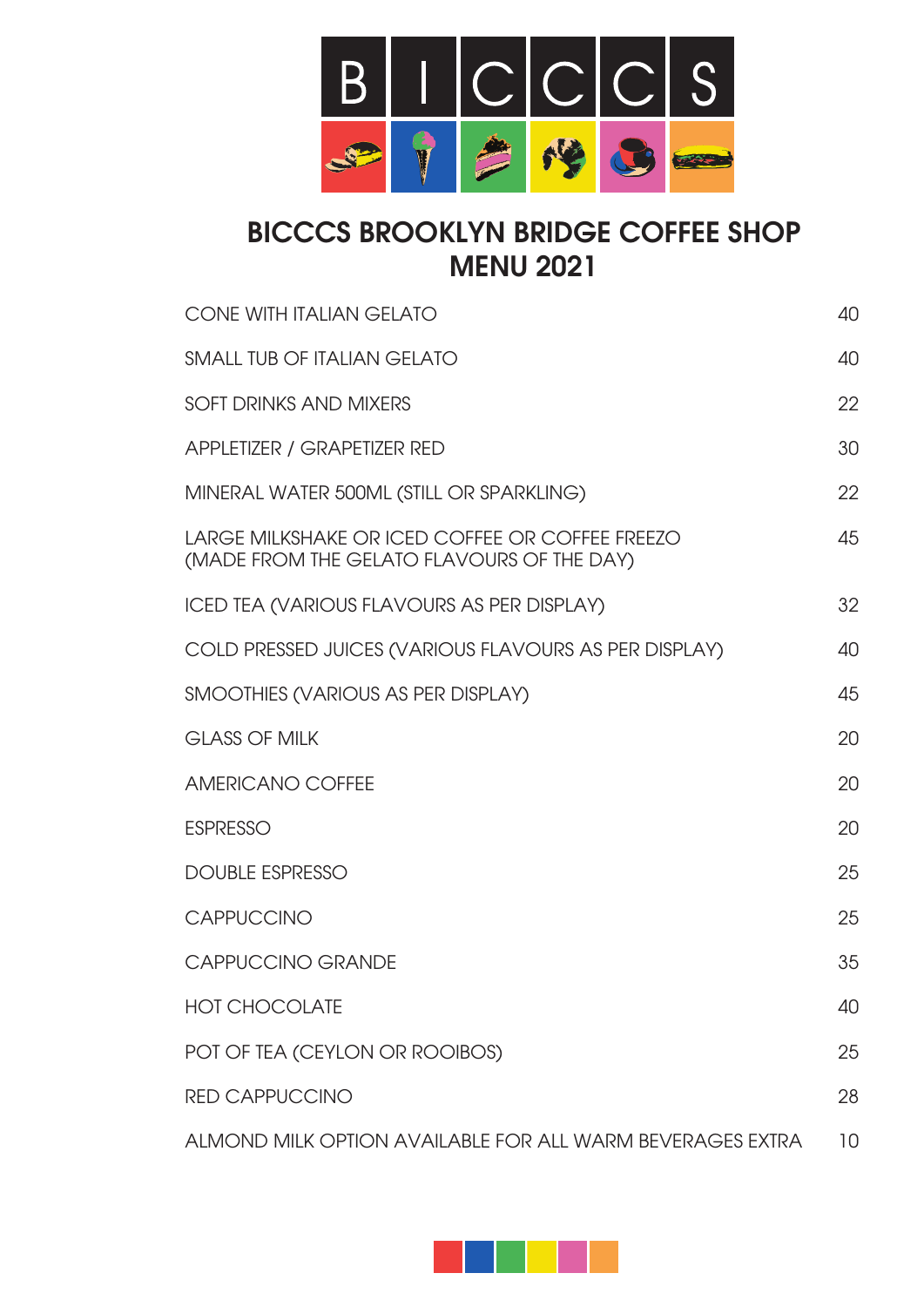

## BICCCS BREAKFAST AND LIGHT MEALS (SERVED ALL DAY)

| 2 FRIED, POACHED OR SCRAMBLED EGGS ON TOAST OR CROISSANT<br>ADD THREE RASHERS OF BACON<br>ADD A SPICY ITALIAN SALSICCIA<br>ADD SMOKED SALMON<br><b>EXTRA EGG / GRATED CHEESE</b>                                                                                                                                                  | 50<br>25<br>30<br>60<br>20 |
|-----------------------------------------------------------------------------------------------------------------------------------------------------------------------------------------------------------------------------------------------------------------------------------------------------------------------------------|----------------------------|
| EGGS BENEDICT - POACHED EGGS, BACON, BEARNAISE<br>ON TOASTED CROISSANT                                                                                                                                                                                                                                                            | 85                         |
| <b>ITALIAN PANINO (WITH ONE OF THE BELOW FILLINGS)</b><br>SALAMI, CHEESE AND TOMATO<br>ROASTED CHICKEN AND RED PEPPER MAYONNAISE<br>CAPRESE - MOZZARELLA AND TOMATO<br>PASTRAMI, MUSTARD AND GHERKINS<br>WEISSWURST (2), CURRY SAUCE, MAYO, CARAMELISED ONION, TOMATO<br>200G ROAST BEEF, MUSTARD, MAYO, LETTUCE, TOMATO, GHERKIN | 85                         |
| <b>BICCCS BEEF OR CHICKEN BURGER BEEF PATTY 200G OR</b><br><b>CHICKEN BREAST GRILLED</b><br>WITH LETTUCE, TOMATO, PICKLES, MAYO AND KETCHUP                                                                                                                                                                                       | 90                         |
| <b>TOASTED SANDWICHES</b><br>SALAMI, (HAM AS AN OPTION) CHEESE AND TOMATO<br><b>CHICKEN MAYONNAISE</b><br>EMMENTALLER AND PASTRAMI<br>CHEESE AND TOMATO<br>EXTRA EGG / HAM                                                                                                                                                        | 85<br>75<br>95<br>65<br>20 |
| SLICE OF ANY OF OUR CAKES<br><b>FULL CAKE (ANY TYPE)</b>                                                                                                                                                                                                                                                                          | 50<br>300                  |
| <b>BUTTER CROISSANT WITH JAM AND BUTTER</b><br><b>EXTRA CHEESE</b>                                                                                                                                                                                                                                                                | 40<br>20                   |
| PAIN AU CHOCOLAT                                                                                                                                                                                                                                                                                                                  | 40                         |
| <b>CHOCOLATE FILLED CROISSANT</b>                                                                                                                                                                                                                                                                                                 | 40                         |
| <b>MINI APPLE DANISH</b>                                                                                                                                                                                                                                                                                                          | 25                         |
| PASTEIS DE NATA (IMPORTED FROM BELEM WHEN AVAILABLE)                                                                                                                                                                                                                                                                              | 25                         |
| PLATE OF HAND CUT FRENCH FRIES                                                                                                                                                                                                                                                                                                    | 40                         |

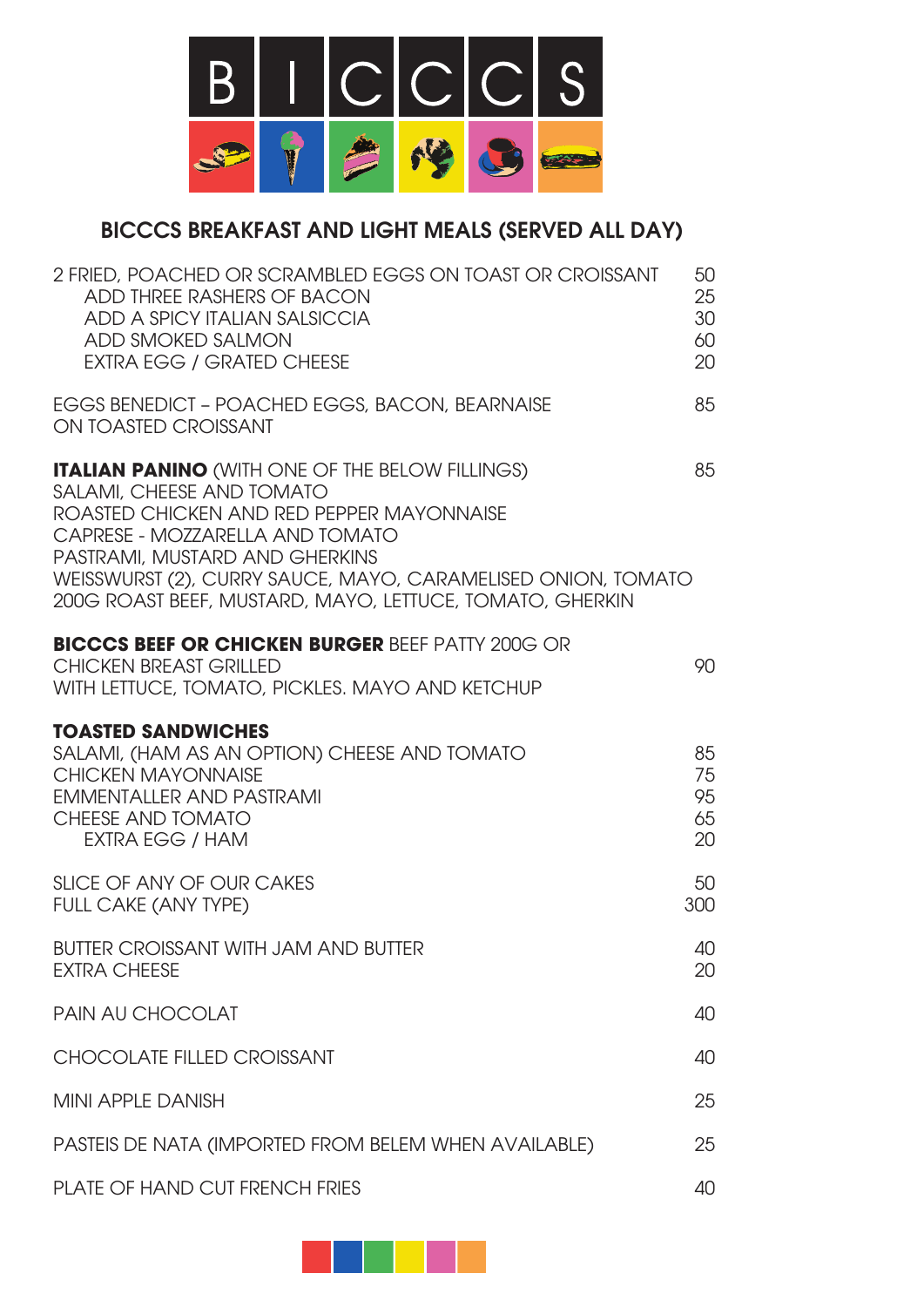

BISTRO MENU 2021 (SERVED FROM 11H30 TO 19H30)

## STARTERS (ALL SERVED WITH CIABATTA BREAD)

| CHICKEN LIVERS IN SPICY TOMATO SAUCE                                                                                                                                            | 85                              |
|---------------------------------------------------------------------------------------------------------------------------------------------------------------------------------|---------------------------------|
| 2 ITALIAN SALSICCIA WITH FRIED PEPPERS AND ONIONS                                                                                                                               | 85                              |
| SOUP OF THE DAY<br><b>MEAT BASED OR VEGETARIAN</b>                                                                                                                              | 70                              |
| <b>BICCCS SALAD</b><br>MIXED LEAVES, WALNUT, AVO, ONIONS, CREAMY GORGONZOLA<br><b>DRESSING</b>                                                                                  | 90                              |
| CLASSIC GREEK SALAD WITH FETA                                                                                                                                                   | 80                              |
| CHICKEN OR TUNA MAYO SALAD                                                                                                                                                      | 90                              |
| SMOKED SPRINGBOK CARPACCIO WITH GRILLED STRAWBERRIES<br><b>AND PARMESAN</b>                                                                                                     | 100                             |
| <b>BICCCS NEAPOLITAN STYLE PIZZA</b>                                                                                                                                            |                                 |
| ALL OUR PIZZA HAS A CLASSIC MOZZARELLA AND<br><b>TOMATO BASE WITH ORIGANUM</b><br><b>EXTRA GARLIC OR CHILLI - R5 OTHER EXTRA INGREDIENTS - R15</b><br><b>BANTING BASE - R25</b> |                                 |
| FOCCACCIA – PIZZA BREAD WITH OLIVE OIL AND ORIGANUM                                                                                                                             | 40                              |
| <b>CLASSIC MARGHERITA</b>                                                                                                                                                       | 75                              |
| CAPRI - MUSHROOM                                                                                                                                                                | 80                              |
| REGINA - HAM AND MUSHROOM                                                                                                                                                       | 90                              |
| <b>INVERNO - HAM, SALAMI AND CHILLI</b>                                                                                                                                         |                                 |
|                                                                                                                                                                                 | 90                              |
| BOERA - HAM, PINEAPPLE (APOLOGIES TO THE ITALIAN COMMUNITY)                                                                                                                     | 90                              |
| NAPOLITANA - ANCHOVY AND GARLIC                                                                                                                                                 |                                 |
| QUATTRO STAGIONI - HAM, MUSHROOM, OLIVES, ARTICHOKE                                                                                                                             |                                 |
| VEGETARIANA - ARTICHOKE, MUSHROOM, GREEN PEPPER, ONION                                                                                                                          |                                 |
| <b>GREKA - CHICKEN STRIPS, FETA, OLIVES</b>                                                                                                                                     |                                 |
| FRUTTI DI MARE - MIXED SEAFOOD                                                                                                                                                  | 110<br>120<br>130<br>130<br>150 |

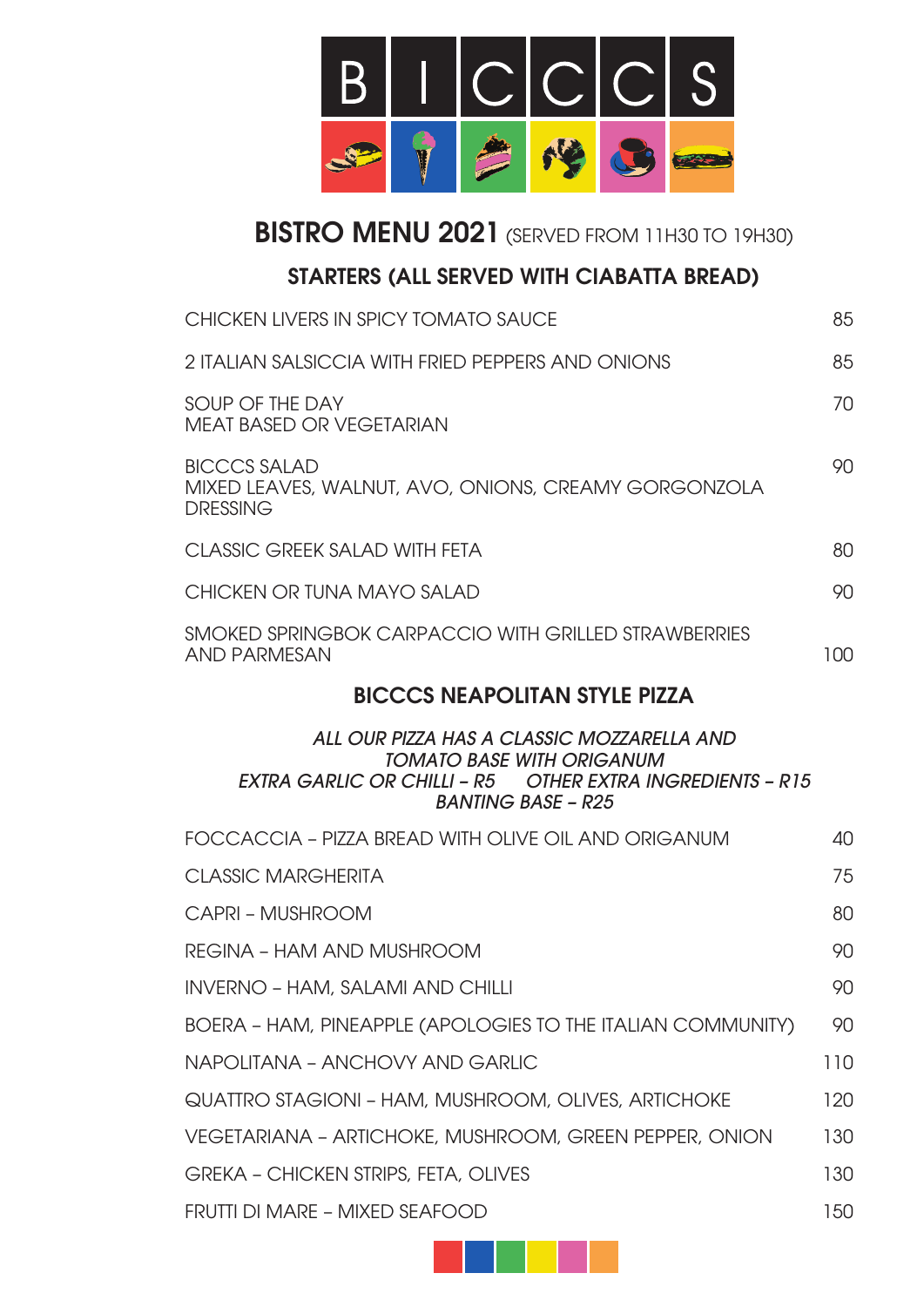

## BICCCS PASTA SELECTION

#### *CHOOSE SPAGHETTI, PENNE OR POTATO GNOCCHI GLUTEN FREE PENNE R10 EXTRA*

| AGLIE OLIO - OLIVE OIL, GARLIC (OPTIONAL CHILLI AND/OR<br>ANCHOVY NO CHARGE)                            | 75  |
|---------------------------------------------------------------------------------------------------------|-----|
| NAPOLETANA - TOMATO, GARLIC AND BASIL (VEGETARIAN)                                                      | 85  |
| PESTO – GARLIC, PINE NUT, BASIL AND OLIVE OIL                                                           | 90  |
| ARRABIATE - TOMATO, GARLIC, BASIL AND CHILLI                                                            | 90  |
| <b>BOLOGNAISE - MINCED BEEF, TOMATO AND WINE SAUCE</b>                                                  | 110 |
| CREMONA - MUSHROOM IN A CREAMY ROSE SAUCE                                                               | 120 |
| MATRICIANA - TOMATO, ONION, BACON AND MILD CHILLI                                                       | 120 |
| LASAGNA - LAYERED WITH MINCE, CHEESE AND BECHAMEL                                                       | 120 |
| LUMACONI - PASTA SHELLS STUFFED WITH BEEF, MUSHROOM<br>AND CHEESE ROASTED IN THE OVEN WITH CREAMY SAUCE | 150 |
| FRUTTI DI MARE - MIXED SEAFOOD AND TOMATO SAUCE                                                         | 150 |
|                                                                                                         |     |

## BICCCS VEGAN DISHES

| ALL VEGAN DISHES CONTAIN NO ANIMAL PRODUCTS OR DAIRY IN ANY FORM |     |
|------------------------------------------------------------------|-----|
| ASIAN STYLE VEGETABLE STIRFRY WITH CASHEWS                       | 85. |
| BEANS, SPINACH AND BROCCOLI STEW                                 | 85. |
| OLIVE OIL DRESSED ROAST VEGETABLES WITH A SIDE GREEN SALAD       | 85  |

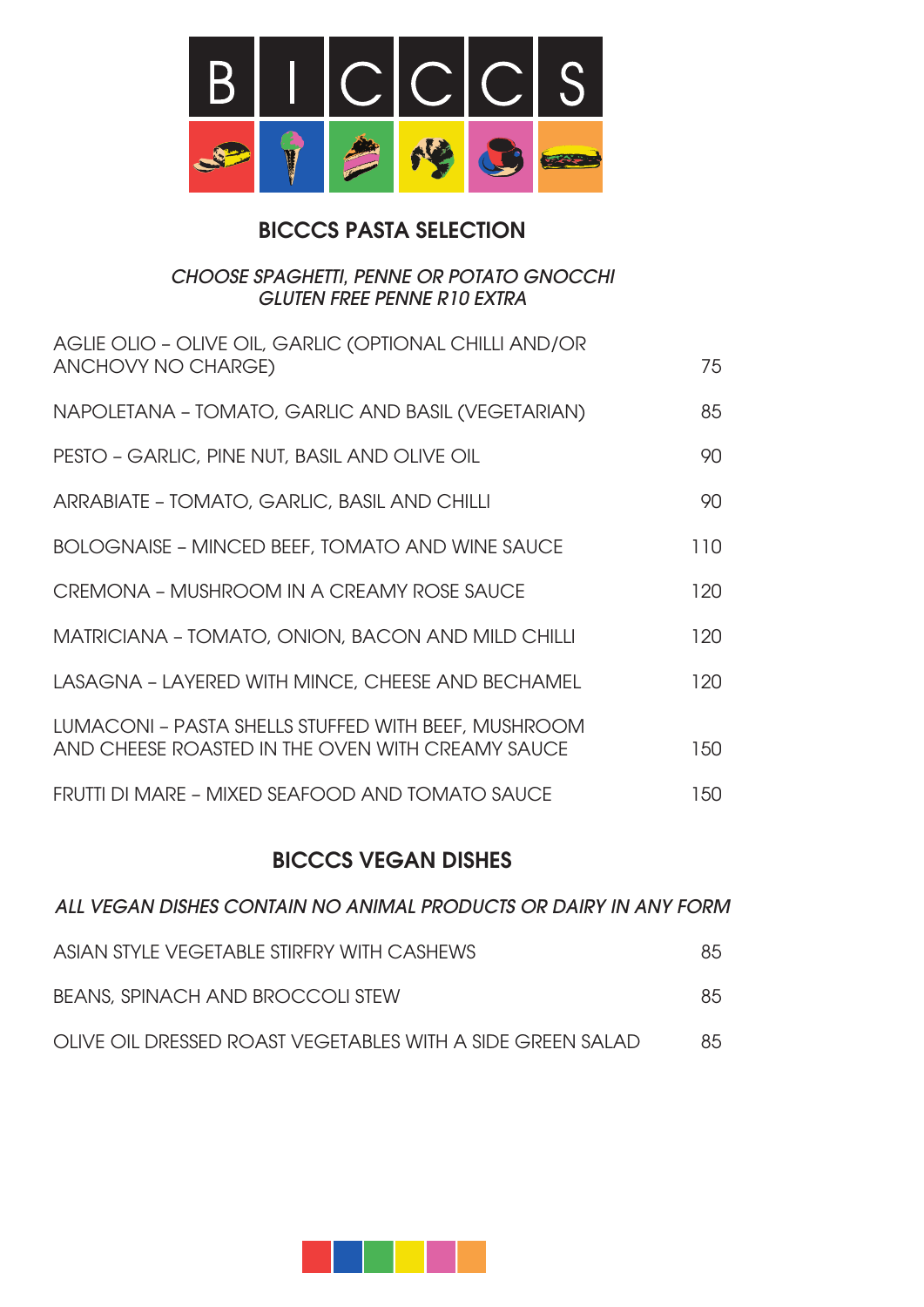

## BICCCS MAIN COURSES

| HAKE (GRILLED OR FRIED) WITH CHIPS OR SIDE SALAD, LEMON BUTTER<br><b>SAUCE</b>                                                                       | 90  |
|------------------------------------------------------------------------------------------------------------------------------------------------------|-----|
| SPICY PAN FRIED CALAMARI WITH CHOURIZO SERVED WITH<br>CHIPS OR SIDE SALAD                                                                            | 130 |
| HALF ROAST CHICKEN AND CHIPS OR SIDE SALAD                                                                                                           | 90  |
| PANKO CRUMBED CHICKEN SCHNITZEL WITH CHIPS OR SIDE SALAD                                                                                             | 90  |
| 200G GRILLED FILLET STEAK WITH CHIPS OR SIDE SALAD                                                                                                   | 140 |
| 300G GRILLED SIRLOIN STEAK SERVED WITH CHIPS OR SIDE SALAD                                                                                           | 140 |
| 400G GRILLED T-BONE STEAK SERVED WITH CHIPS OR SIDE SALAD                                                                                            | 150 |
| EISBEIN WITH SPICY BEETROOT PUREE SERVED WITH CHIPS <b>OR</b> SIDE SALAD 160                                                                         |     |
| OXTAIL CASSEROLE IN RED WINE SERVED WITH CHIPS <b>OR</b> SIDE SALAD                                                                                  | 180 |
| <b>SAUCES</b><br>CREAMY MUSHROOM, CREAMY PEPPER, CREAMY GARLIC, TARTARE                                                                              | 30  |
| ADDITIONAL SIDE PORTION OF MIXED ROAST VEGETABLES                                                                                                    | 30  |
| ADDITIONAL SIDE PORTION OF CHIPS WHEN SERVED WITH A MEAL                                                                                             | 30  |
| ADDITIONAL SIDE SALAD WHEN SERVED WITH A MEAL                                                                                                        | 30  |
| <b>BICCCS DESSERTS</b>                                                                                                                               |     |
| <b>ICECREAM BOWL SELECTION</b>                                                                                                                       | 50  |
| SLICE OF ANY OF OUR CAKES<br><b>CHOCOLATE CREAM</b><br><b>CARROT AND PECAN NUT</b><br><b>LEMON AND LIMONCELLO</b><br><b>LEMON CHEESE FRIDGE CAKE</b> | 50  |
| <b>DON PEDRO OR IRISH COFFEE</b><br>(JAMESON WHISKEY, KAHLUA OR AMARULA)                                                                             | 60  |

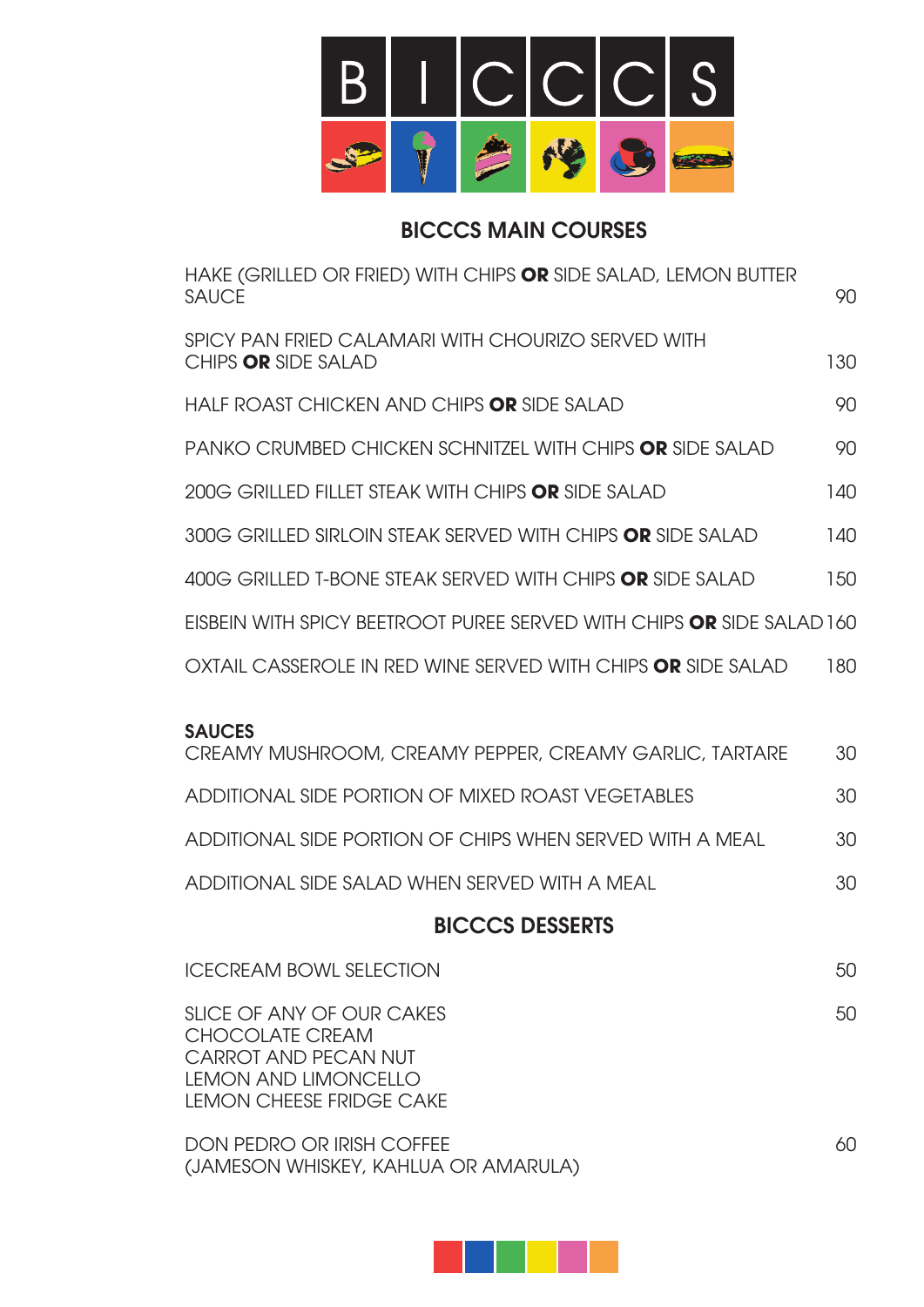

# BICCCS WINE LIST

### **CHAMPAGNE AND SPARKLING WINE**

| L'ORMARINS BRUT NV                                  | 240  |
|-----------------------------------------------------|------|
| <b>GLASS</b>                                        | 60   |
| SIMONSIG SATIN NECTAR DEMI SEC                      | 240  |
| <b>BILLECART SALMON BRUT RESERVE CHAMPAGNE NV</b>   | 1300 |
| <b>WHITE WINE</b>                                   |      |
| LEOPARDS LEAP SAUVIGNON BLANC                       | 150  |
| CARAFFE (187ML)                                     | 50   |
| <b>PROTEA CHARDONNAY</b>                            | 150  |
| CARAFFE (187ML)                                     | 50   |
| <b>BRUCE JACK CHENIN BLANC</b>                      | 150  |
| CARAFFE (187ML)                                     | 50   |
| <b>BRUCE JACK SAUVIGNON BLANC</b>                   | 150  |
| CARAFFE (187ML)                                     | 50   |
| NICK AND FORTI'S ARTSPACE WHITE BLEND BY SARONSBERG | 150  |
| CARAFFE (187ML)                                     | 50   |
| HAUTE CABRIERE CHARDONNAY / PINOT NOIR              | 180  |
| CARAFFE (187ML)                                     | 60   |
| <b>BUITENVERWACHTING BUITENBLANC</b>                | 180  |
| <b>GLASS</b>                                        | 60   |
| <b>KEN FORRESTER PETIT SEMI SWEET</b>               | 150  |
| CARAFFE (187ML)                                     | 50   |

### **ROSE WINE**

| <b>PROTEA ROSE</b>                | 150 |
|-----------------------------------|-----|
| CARAFFE (187ML)                   | 50  |
| DELAIRE GRAFF CABERNET FRANC ROSE | 210 |
| CARAFFE (187ML)                   | 70. |

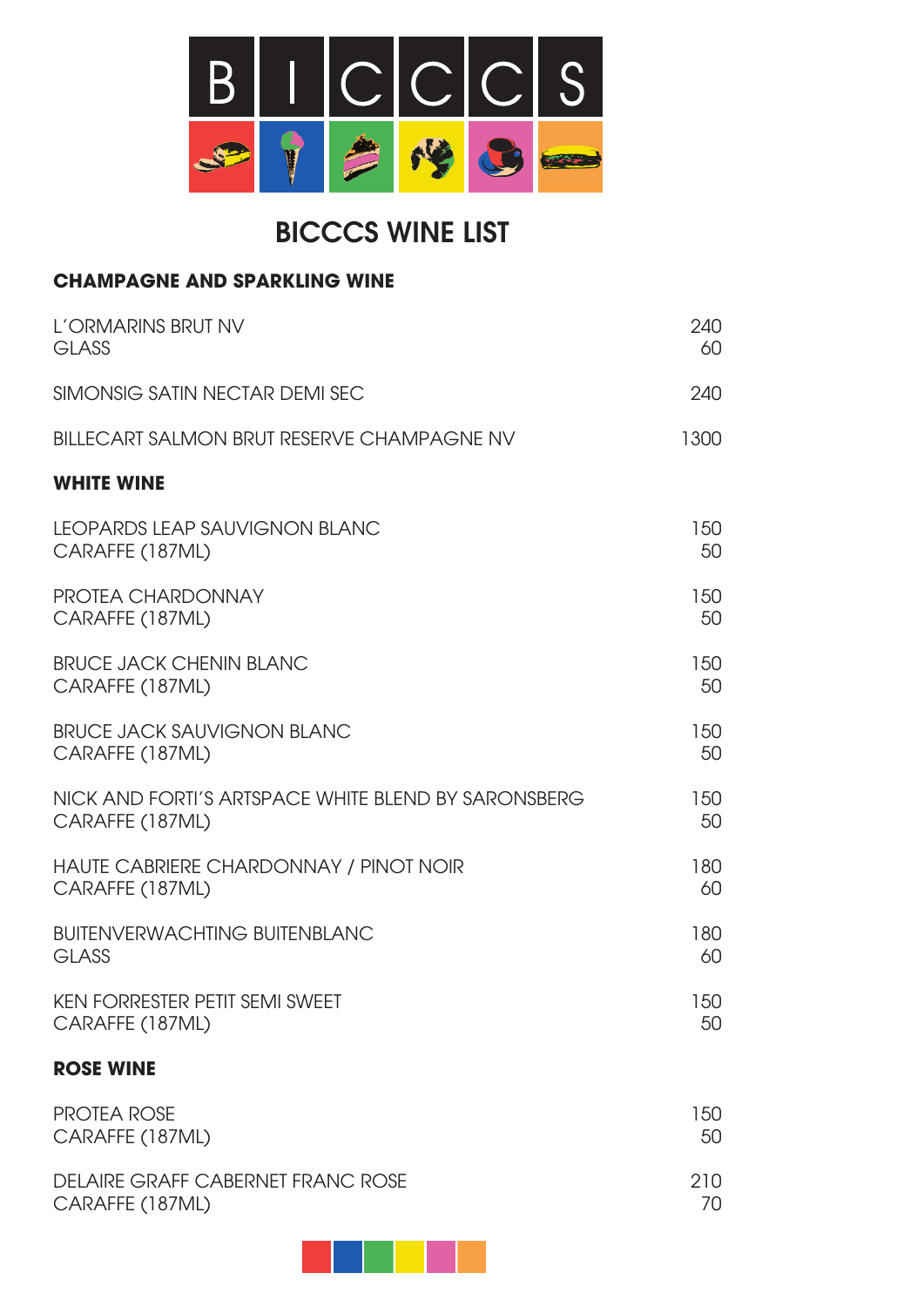

#### **RED WINE**

| <b>PROTEA MERLOT</b><br>CARAFFE (187ML)                                      | 180<br>60 |
|------------------------------------------------------------------------------|-----------|
| <b>LEOPARDS LEAP SHIRAZ</b><br>CARAFFE (187ML)                               | 180<br>60 |
| NICK AND FORTI'S SHIRAZ (BY SARONSBERG)<br>CARAFFE (187ML)                   | 210<br>70 |
| <b>BRUCE JACK CABERNET SAUVIGNON</b><br>CARAFFE (187ML)                      | 150<br>50 |
| <b>BEYERSKLOOF PINOTAGE</b><br>CARAFFE (187ML)                               | 180<br>60 |
| <b>HAUTE CABRIERE PINOT NOIR UNWOODED</b><br>CARAFFE (187ML)                 | 180<br>60 |
| <b>BRUCE JACK PINOTAGE / MALBEC BLEND</b><br>CARAFFE (187ML)                 | 180<br>60 |
| NICK AND FORTI'S EPICENTRE BORDEAUX BLEND (BY SARONSBERG)<br>CARAFFE (187ML) | 270<br>90 |
| L'ORMARINS OPTIMA RED BLEND BY ANTHONIJ RUPERT                               | 300       |
| <b>MEERLUST RUBICON</b>                                                      | 690       |
| <b>BEERS / CIDER</b>                                                         |           |
| <b>CASTLE LITE / CASTLE</b>                                                  | 25        |
| SAVANNAH LIGHT / DRY                                                         | 30        |
| <b>CARLING BLACK LABEL</b>                                                   | 25        |
| <b>WINDHOEK LAGER</b>                                                        | 30        |
| <b>JACK BLACK LAGER</b>                                                      | 30        |
| <b>HEINEKEN</b>                                                              | 30        |
| <b>GUINNESS DRAFT IN A CAN</b>                                               | 50        |

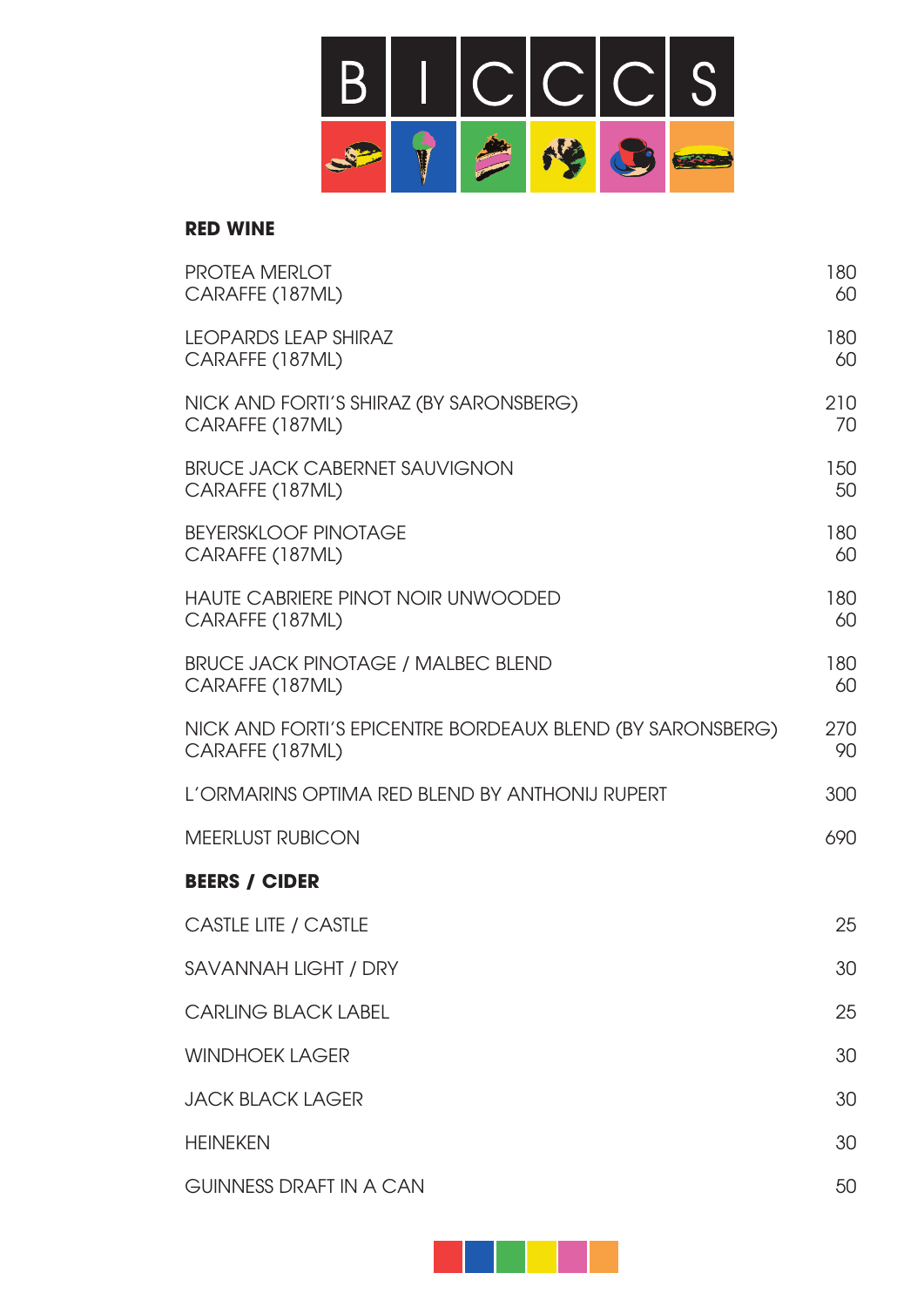

## **SPIRITS (25ML TOT)**

| <b>GORDONS GIN</b>                                 | 20 |
|----------------------------------------------------|----|
| <b>BULLDOG DRY GIN</b>                             | 30 |
| <b>HENDRICKS SUMMER SOLSTICE GIN</b>               | 30 |
| <b>MALFY BLOOD ORANGE GIN</b>                      | 30 |
| <b>INVERROCHE AMBER GIN</b>                        | 30 |
| <b>SKYY VODKA</b>                                  | 28 |
| <b>RED HEART RUM</b>                               | 25 |
| CAPTAIN MORGAN DARK RUM                            | 25 |
| <b>JAMESONS WHISKEY</b>                            | 30 |
| JOHNNY WALKER BLACK LABEL WHISKY                   | 35 |
| <b>GLEN GRANT 10 YEAR OLD SINGLE MALT WHISKY</b>   | 35 |
| <b>GLENFIDDICH 15 YEAR OLD SINGLE MALT WHISKEY</b> | 60 |
| <b>KLIPDRIFT PREMIUM BRANDY</b>                    | 25 |
| <b>HENNESSY VS COGNAC</b>                          | 40 |
| <b>REMY MARTIN VSOP COGNAC</b>                     | 50 |
| <b>GRAPPA INVECCHIATA</b>                          | 30 |
| OLMECA GOLD OR SILVER TEQUILA                      | 30 |
| <b>LIMONCELLO</b>                                  | 25 |
| AMARETTO DI SARONNO                                | 30 |
| <b>KAHLUA COFFEE LIQUEUR</b>                       | 30 |
| <b>AMARULA CREAM</b>                               | 25 |
| <b>AMARO AVERNA</b>                                | 30 |
| <b>CAMPARI</b>                                     | 30 |
| <b>TRIPLE SEC</b>                                  | 25 |